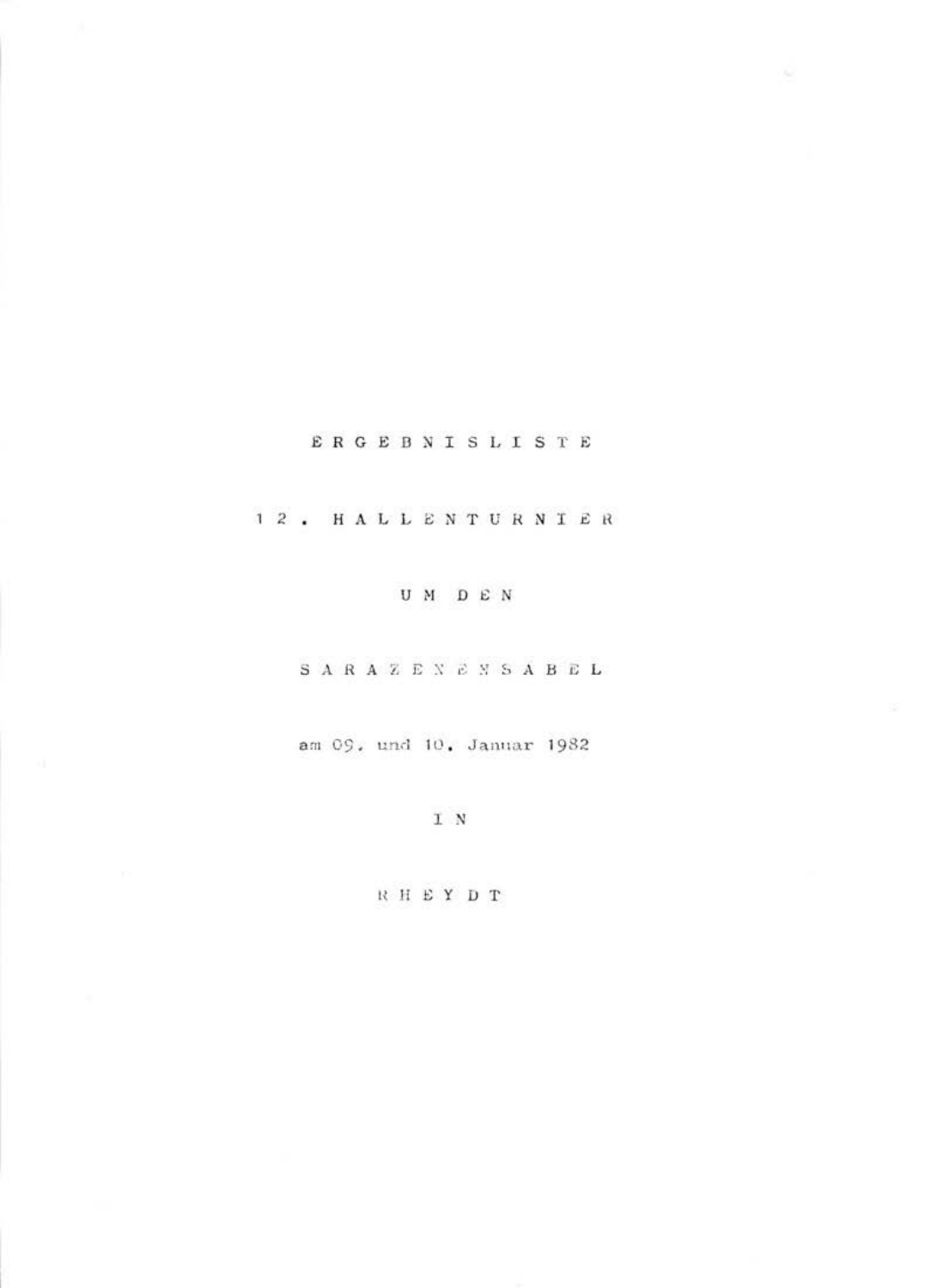# 'Mannschaften:

| 1. SSG Bayer Leverkusen      |      | 2716 Ringe   |
|------------------------------|------|--------------|
| 2. RSG Düren                 | 2674 | $\mathbf{r}$ |
| 3. RTV Rhoydt                | 2657 | $\mathbf{r}$ |
| 4. PSV Mönchengladbach       | 2639 | $\mathbf{u}$ |
| 5. SSV Custorf               | 2582 | ×            |
| 6. BSV Dormagen              | 2554 | $\mathbf{r}$ |
| 7. KSSK Krefold              | 2498 | ×            |
| 8. BSC Rosenthal             | 2498 | ×            |
| 9. TSV Viktoria Mülheim/Ruhr | 2330 | ×            |
| 10. St. Hubertus 08 Siegburg | 2208 | ×            |
|                              |      |              |

## Einzelvertung Schützenklasse:

| 1. Mikulaschek, Peter      | Leverkusen          |     | 571 Ringe            |               |
|----------------------------|---------------------|-----|----------------------|---------------|
| 2. Eickenboom, J.          | Maastricht          | 558 | $\mathbf{r}$         |               |
| 3. Landmesser, Dicter      | Düren               | 551 | ×                    |               |
| 4. Arug. Toni              | Mönchengladbach PSV | 548 | $\mathbf{u}$         |               |
| 5. Scholz, Berthold        | Essen               | 540 | u                    | 50/27         |
| 6. Pockhaus, Achim         | ilurscheid          | 540 | $\mathbf{H}$         | 60/24         |
| . Pfeiffer, Hans           | Dormagen            | 540 | $\blacksquare$       | 60/20         |
| 8. v. d. Wotering, Hartmut | Milheim VdB         | 539 | ×                    |               |
| . 9. Tor-Westen, Volker    | Düren               | 536 | $\ddot{\phantom{1}}$ | 60/21         |
| 10. Magedanz, Achia        | durschoid           | 536 | $\mathbf{11}$        | 60/18         |
| 11. Nünten, Dietmar        | Rhoydt              | 529 | u                    |               |
| 12. Slanz, Manfred         | Rhovdt              | 527 | Ħ                    | 60/17         |
| 13. Houben, J.             | Mastricht           | 527 | $\mathbf{H}$         | 60/15         |
| 14. Röhser, Heinz          | Rosenthal           | 526 | $\ddot{\phantom{1}}$ |               |
| 15. Esser, Edmund          | Mönchengladbach PS. | 524 | $\mathbf{H}$         |               |
| 16. Thomas, Hubert         | Mönchengladbach PSV | 523 | Ħ                    | 60/19         |
| **. Nobleg, Distor         | Leverkusen          | 523 | ×                    | 60/13         |
| iC. Kolbe, Rernd           | <b>Burscheid</b>    | 323 | $\mathbf{H}$         | $\frac{1}{2}$ |
| $19.$ Sullot, $\Lambda$ .  | Maastricht          | 521 | $\mathbf{H}$         |               |
| 20. Fecke, Heijo           | Düron               | 51S | Ħ                    |               |
| 21. Pfeiffer, Horst        | Milheim VdB         | 517 | $\ddot{\phantom{a}}$ |               |
| 22. Dreuer, "orbert        | Dormagon            | 516 | ×.                   |               |
| 23. Lommons, Hubert        | Custorf             | 515 | $\mathbf{u}$         | 60/15         |
| .24. Gonrodel, Dieter      | Burschoid           | 515 | $\mathbf{r}$         | 60/14         |
| '5. Jackel, Herbert        | Nönchengladbach PSV | 514 | n                    | 60/20         |
| 5. Neumann, Dietrich       | Leverkusen          | 514 | $\mathbf{H}$         | 60/18         |
| 27. Kowalski, Pierre       | Troisdorf           | 514 | Ħ                    | 60/17         |
| 23. Röhrig, Karlheinz      | Loverkusen          | 513 | ×                    |               |
| 29. interiori, Herbert     | Hosenthal           | 512 | $\mathbf{u}$         | 60/18         |
| 30. Kirschnor, Johann      | Gustorf             | 512 | 19                   | 59/17         |
| 31. Strecke, Achim         | Bad Hinstereifel    | 511 | Ħ                    | 60/15         |
| 32. Fölske, Gerd           | Mönchengladbach PSV | 511 | $\mathbf{H}$         | 50/12         |
| 33. Jerusalem, Bernd       | Dormagen            | 510 | $\mathbf{u}$         |               |
| 34. Schlossmacher, Georg   | Custorf             | 508 | ×                    |               |
| 35. Ritschel, Norbert      | Siegburg            | 506 | $\mathbf{H}$         |               |
| 36. Schynke, Peter         | Rheydt              | 505 | $\mathbf{u}$         |               |
| 37. Dahmen, Güntor         | Krofeld SSK         | 504 | и                    |               |
| 33. Kansy, Wolfgang        | Custorf :           | 498 | ×                    | 60/9          |
| 39. Hütches, Richard       | Gustorf             | 498 | $\mathbf{H}$         | 59/7          |
| 40. Dr. Kegler             | Dormagon            | 497 | $\blacksquare$       |               |
| 41. Souil, Mlaus           | Haarst              | 496 | $\mathbf{u}$         |               |
| 42. Ulrich, Guido          | Düsseldorf Tell     | 491 | $\mathbf{u}$         | 60/9          |
| 43. Barthen, Peter         | Dormagen            | 491 | $\mathbf{H}$         | 60/8          |
| 44. Olbertz, Helmut        | Aachon              | 491 | ×                    | 60/6          |
| 45. Hüttner, Rainer        | Dormagon            | 486 | ×                    |               |
|                            |                     |     |                      |               |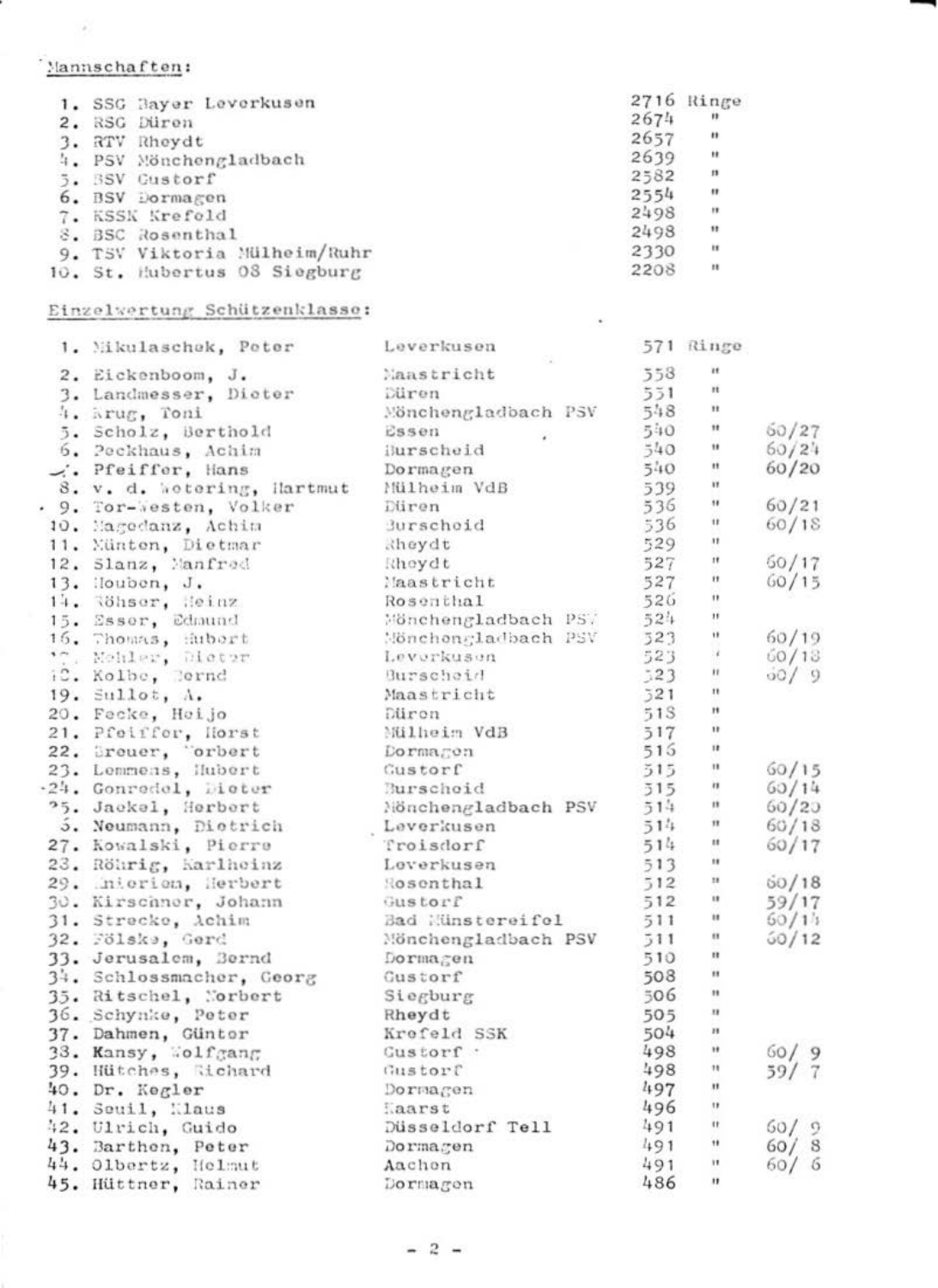| $^{15}_{27}$ van Golde, J. Mars Colle (* 1924)<br>Argent Golde, 1933 (* 1938)<br>1933 – Johann Antonio, valdar (* 1938)<br>1934 – 1936 (* 1945)<br>1935 – Mars Andreas (* 1936)<br>1935 – Mars Andreas (* 1936)<br>1935 – Mars Andreas (* 193 |  |       |
|-----------------------------------------------------------------------------------------------------------------------------------------------------------------------------------------------------------------------------------------------|--|-------|
| Einzelwertung Altersklasse:                                                                                                                                                                                                                   |  |       |
|                                                                                                                                                                                                                                               |  |       |
|                                                                                                                                                                                                                                               |  |       |
|                                                                                                                                                                                                                                               |  | 60/18 |
|                                                                                                                                                                                                                                               |  | 60/16 |
|                                                                                                                                                                                                                                               |  |       |
|                                                                                                                                                                                                                                               |  |       |
|                                                                                                                                                                                                                                               |  |       |
|                                                                                                                                                                                                                                               |  |       |
|                                                                                                                                                                                                                                               |  |       |
|                                                                                                                                                                                                                                               |  |       |
|                                                                                                                                                                                                                                               |  |       |
|                                                                                                                                                                                                                                               |  |       |
|                                                                                                                                                                                                                                               |  |       |
|                                                                                                                                                                                                                                               |  |       |
|                                                                                                                                                                                                                                               |  |       |
|                                                                                                                                                                                                                                               |  |       |
|                                                                                                                                                                                                                                               |  |       |
|                                                                                                                                                                                                                                               |  |       |
|                                                                                                                                                                                                                                               |  |       |
|                                                                                                                                                                                                                                               |  |       |
|                                                                                                                                                                                                                                               |  |       |
|                                                                                                                                                                                                                                               |  |       |
|                                                                                                                                                                                                                                               |  |       |
| Einzelwertung Damenklasse:                                                                                                                                                                                                                    |  |       |

| 2.<br>Dersen Anneliese<br>521<br>Krefeld BSG<br>$\frac{3}{4}$ .<br>Sachse Heidi<br>510<br>Rosenthal<br>Krug Gabriele<br>503<br>M.Gladbach PSV<br>$\overline{\xi}$ :<br>Reichow Hemmy<br>Troisdorf<br>502<br>501<br>Dannowski Ursula<br>D.dorf Wilh. Tell<br>495<br>$\overline{\mathbf{a}}$ :<br>Holz Margot<br>M.Gladbach PSV<br>491<br>Beyer Andrea<br>Krefeld PSV<br>9.<br>Schilz Elke<br>490<br>M.Gladbach PSV<br>479<br>10. Thoelen Margret<br>Krefeld SSK | <b>1.</b> | Dick Hosita | M.Gladbach PSV | 530 |              |
|----------------------------------------------------------------------------------------------------------------------------------------------------------------------------------------------------------------------------------------------------------------------------------------------------------------------------------------------------------------------------------------------------------------------------------------------------------------|-----------|-------------|----------------|-----|--------------|
|                                                                                                                                                                                                                                                                                                                                                                                                                                                                |           |             |                |     | $^{\ast}$    |
|                                                                                                                                                                                                                                                                                                                                                                                                                                                                |           |             |                |     | $^{\circ}$   |
|                                                                                                                                                                                                                                                                                                                                                                                                                                                                |           |             |                |     | $\mathbf{u}$ |
|                                                                                                                                                                                                                                                                                                                                                                                                                                                                |           |             |                |     | $\mathbf{u}$ |
|                                                                                                                                                                                                                                                                                                                                                                                                                                                                |           |             |                |     | $\mathbf{u}$ |
|                                                                                                                                                                                                                                                                                                                                                                                                                                                                |           |             |                |     | $\mathbf{u}$ |
|                                                                                                                                                                                                                                                                                                                                                                                                                                                                |           |             |                |     | $\mathbf{H}$ |
|                                                                                                                                                                                                                                                                                                                                                                                                                                                                |           |             |                |     | $\mathbf{H}$ |
|                                                                                                                                                                                                                                                                                                                                                                                                                                                                |           |             |                |     | $\mathbf{H}$ |
|                                                                                                                                                                                                                                                                                                                                                                                                                                                                |           |             |                |     |              |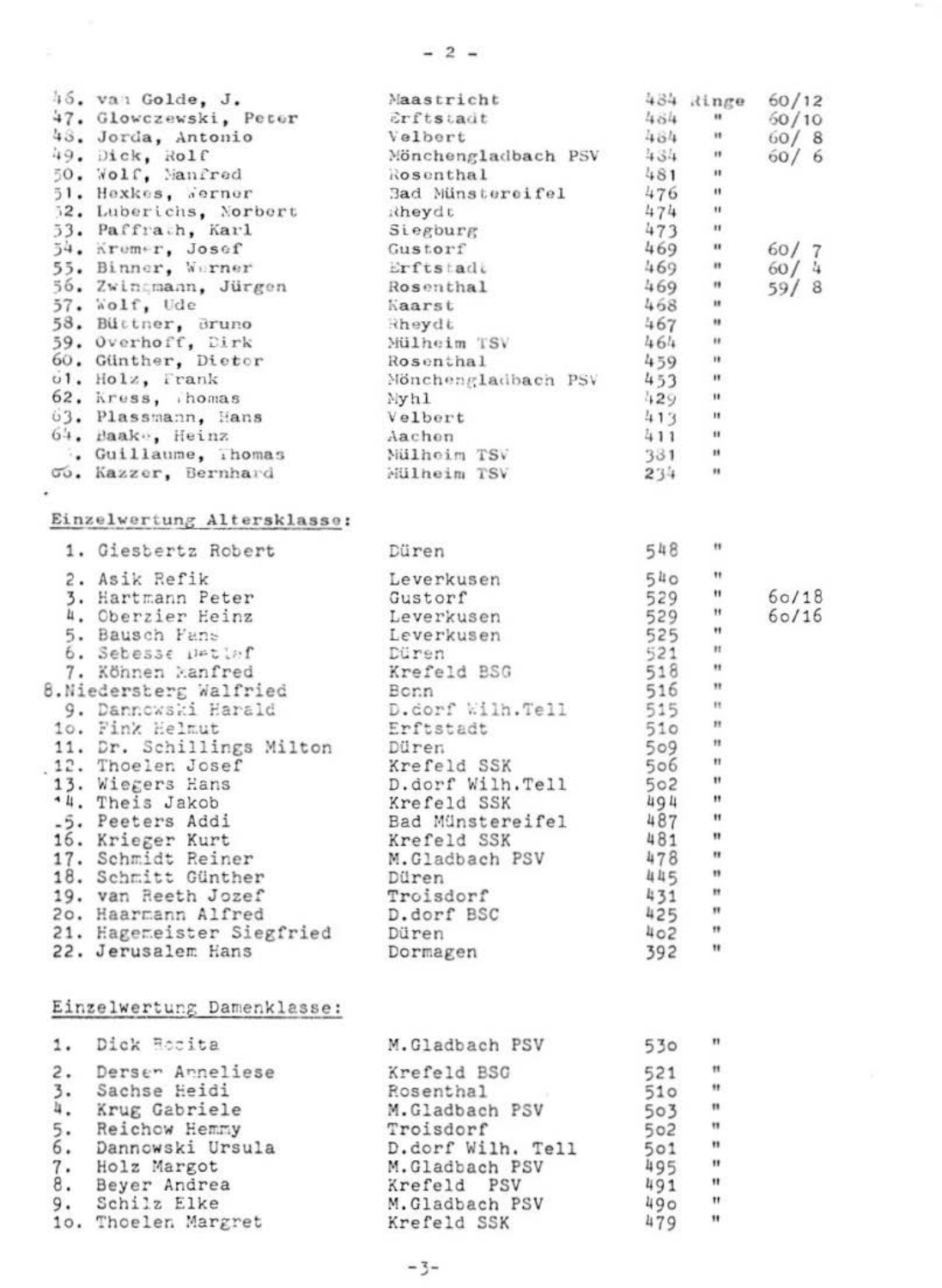| 11. Pal<br>r Palin Kyhl Myhlm (* 175 kings 171 – 175 kings 171 – 175 – 175 – 175 – 175 – 175 – 175 – 175 – 175 – 175 – 175 – 175 – 175 – 175 – 175 – 175 – 175 – 175 – 175 – 175 – 175 – 175 – 175 – 175 – 175 – 175 – 175 – |  | 60/7<br>60/3 |
|------------------------------------------------------------------------------------------------------------------------------------------------------------------------------------------------------------------------------|--|--------------|
| Einzelwertung Junioren:                                                                                                                                                                                                      |  |              |
|                                                                                                                                                                                                                              |  |              |
|                                                                                                                                                                                                                              |  |              |
| Einzelwertung Jugend:                                                                                                                                                                                                        |  |              |
|                                                                                                                                                                                                                              |  |              |
|                                                                                                                                                                                                                              |  |              |

| 12. Schmidt Barbara    |
|------------------------|
| 13. Schega Daniel      |
| 14. Behl Markus        |
| 15. Schmitz Jörg       |
| 16. Hirn Andrea        |
| 17.Knieper Klaus       |
| 18. Paffrath Elisabeth |
|                        |
|                        |
|                        |

|  |  | Elngeiwertung Schuler:                                                                    |  |
|--|--|-------------------------------------------------------------------------------------------|--|
|  |  | the country of the country of the country of the country of the country of the country of |  |

| 1. Magedanz Stefan     | Eurscheid    | 542 | $\mathbf{H}$ |
|------------------------|--------------|-----|--------------|
| 2. Voßen Oliver        | Rheydt       | 500 | $\mathbf{H}$ |
| 3. Kleidt Andreas      | Velbert      | 494 | $\mathbf{H}$ |
| 4. Heuwing Andreas     | Rheydt       | 492 | $\mathbf{H}$ |
| 5. Padberg Stefan      | Rheydt       | 489 | $^{11}$      |
| 6. von Strälen Michael | Krefeld KSSK | 488 | $\mathbf{H}$ |